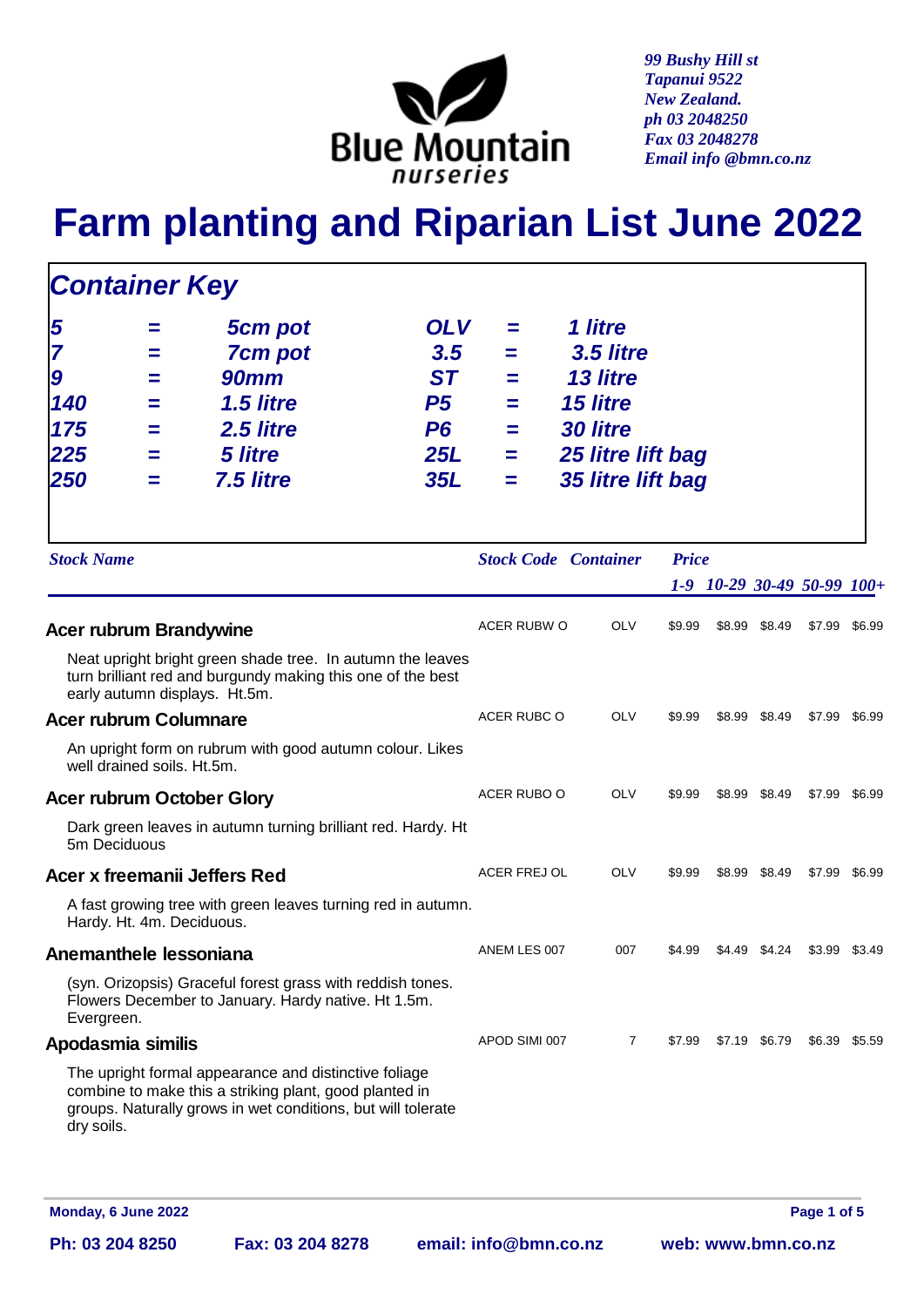| <b>Stock Name</b>                        |                                                                                                                        |                       | <b>Stock Code Container</b> | <b>Price</b> |                    |        |                                         |               |
|------------------------------------------|------------------------------------------------------------------------------------------------------------------------|-----------------------|-----------------------------|--------------|--------------------|--------|-----------------------------------------|---------------|
|                                          |                                                                                                                        |                       |                             |              |                    |        | 1-9 10-29 30-49 50-99 100+              |               |
| Aristotelia serrata                      |                                                                                                                        | ARIS SER OLV          | <b>OLV</b>                  | \$9.99       | \$8.99             | \$8.49 | \$7.99                                  | \$6.99        |
| birds enjoy.                             | A quick growing small native tree useful for the background<br>shelter. Female plants have berries in autumn which the |                       |                             |              |                    |        |                                         |               |
| Carex comans                             |                                                                                                                        | CARE COM 00           | 007                         | \$4.99       | \$4.49             | \$4.24 |                                         | \$3.99 \$3.49 |
|                                          | Very hardy grass with grey green foliage making an<br>attractive ground cover. Ht.30cm. Evergreen.                     |                       |                             |              |                    |        |                                         |               |
| Carex flagellifera Red                   |                                                                                                                        | CARE FLAR 00          | 5                           | \$4.99       | \$4.49             | \$4.24 | \$3.99                                  | \$3.49        |
| growing to about 50cm tall               | Great for a hot sunny site. Arching deep bronze grass                                                                  |                       |                             |              |                    |        |                                         |               |
| Carex lessoniana                         |                                                                                                                        | CARE LES 007          | 7                           | \$5.99       | \$5.39             | \$5.09 |                                         | \$4.79 \$4.19 |
|                                          | A robust sedge growing to 1m with wide green leaves and<br>flowering stems. This tussock can form colonies.            |                       |                             |              |                    |        |                                         |               |
| Carex secta                              |                                                                                                                        | CARE SEC 007          | 007                         | \$5.99       | \$5.39             | \$5.09 | \$4.79                                  | \$4.19        |
| brown. Likes damp sites. Ht. 1m.         | A handsome clump forming green grass. Seed heads dark                                                                  | CARE SEC OL           | OLV                         | \$9.99       | \$8.99             | \$8.49 | \$7.99                                  | \$6.99        |
| Carex virgata                            |                                                                                                                        | CARE VIR 007          | 007                         | \$4.99       | \$4.49             | \$4.24 | \$3.99                                  | \$3.49        |
| 90cm                                     | Dark green arching grass for a swampy area. A good plant<br>for waterside area and very damp soils. Growing to about   | <b>CARE VIR OLV</b>   | <b>OLV</b>                  | \$9.99       | \$8.99             | \$8.49 | \$7.99                                  | \$6.99        |
| Cedrus deodara                           |                                                                                                                        | CEDR DEO 6            | 6L                          |              |                    |        | \$49.99 \$44.99 \$42.49 \$39.99 \$34.99 |               |
|                                          | The graceful slightly pendulous growth makes a fine well<br>furnished pyramidal ornamental conifer. Ht 5m. Evergreen.  |                       |                             |              |                    |        |                                         |               |
| Coprosma hybrid                          |                                                                                                                        | COPR HYB OL           | <b>OLV</b>                  | \$9.99       | \$8.99             | \$8.49 | \$7.99                                  | \$6.99        |
| Coprosma rugosa                          |                                                                                                                        | COPR RUG OL           | <b>OLV</b>                  | \$9.99       | \$8.99             | \$8.49 | \$7.99                                  | \$6.99        |
| Evergreen.                               | Flat topped standardized native for any open garden. Very<br>hardy with a gold hue to the summer growth. Ht 1m.        |                       |                             |              |                    |        |                                         |               |
| Coprosma rugosa Lobster                  |                                                                                                                        | COPR LOB 007          | 007                         | \$4.99       | \$4.49             | \$4.24 | \$3.99                                  | \$3.49        |
| trimmed into a low hedge. Ht 1.5m        | A hardy native with red stems on the new growths. Can be                                                               | COPR LOB 175          | 175                         |              |                    |        | \$19.99 \$17.99 \$16.99 \$15.99 \$13.99 |               |
| Cordyline australis                      |                                                                                                                        | CORD AUS 007          | 007                         | \$5.99       | \$5.39             | \$5.09 |                                         | \$4.79 \$4.19 |
| summer flowers. Ht 3m. Evergreen.        | New Zealands hardy palm with creamy white scented                                                                      |                       |                             |              |                    |        |                                         |               |
|                                          | Cryptomeria japonica Elegans Compacta                                                                                  | CRYP ECO OL           | <b>OLV</b>                  | \$9.99       | \$8.99             | \$8.49 | \$7.99                                  | \$6.99        |
| Hardy, bushy conifer. Ht. 2m. Evergreen. | Green foliage in summer changes to bronze in winter.                                                                   |                       |                             |              |                    |        |                                         |               |
| Cupressocyparis I. Leighton's Green      |                                                                                                                        | <b>CUPRL GRE O</b>    | <b>OLV</b>                  | \$9.99       | \$8.99             | \$8.49 | \$7.99                                  | \$6.99        |
|                                          | A vigorous tree of dense habit. Excellent for tall hedges<br>and very hardy. The fastest growing conifer. Ht 4m.       |                       |                             |              |                    |        |                                         |               |
| Monday, 6 June 2022                      |                                                                                                                        |                       |                             |              |                    |        | Page 2 of 5                             |               |
| Ph: 03 204 8250                          | Fax: 03 204 8278                                                                                                       | email: info@bmn.co.nz |                             |              | web: www.bmn.co.nz |        |                                         |               |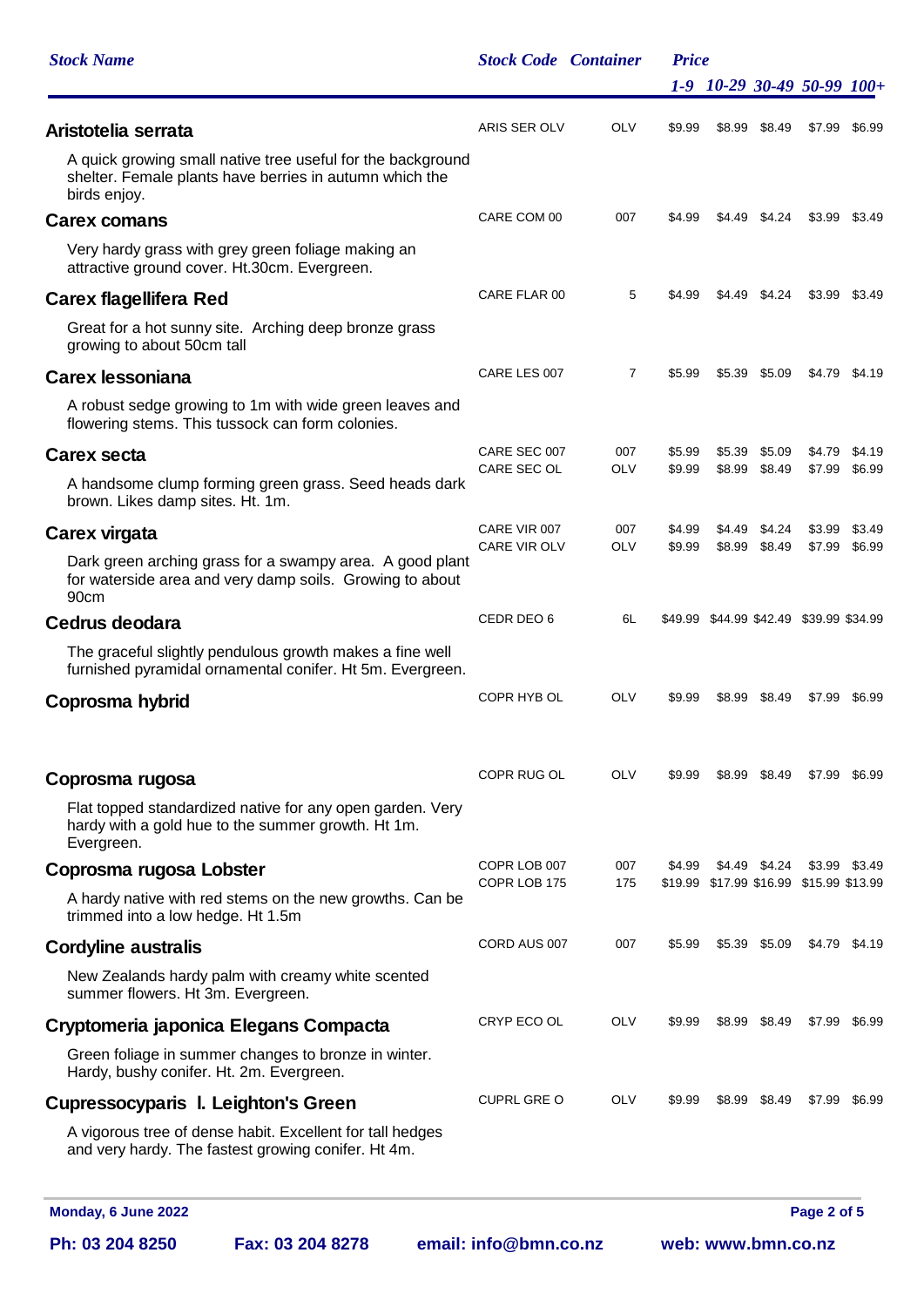| <b>Stock Name</b>                                                                                                                                                                    | <b>Stock Code Container</b>         |                   | <b>Price</b> |        |               |                                         |               |
|--------------------------------------------------------------------------------------------------------------------------------------------------------------------------------------|-------------------------------------|-------------------|--------------|--------|---------------|-----------------------------------------|---------------|
|                                                                                                                                                                                      |                                     |                   |              |        |               | 1-9 10-29 30-49 50-99 100+              |               |
| Cupressocyparis ley. Haggerston Grey                                                                                                                                                 | <b>CUPRL HAG O</b>                  | OLV               | \$9.99       | \$8.99 | \$8.49        | \$7.99                                  | \$6.99        |
| The most vigorous growing conifer. Will take seaside<br>conditions. Very hardy and wind resistant. Ht 5m.<br>Evergreen.                                                              |                                     |                   |              |        |               |                                         |               |
| Escallonia rubra macrantha                                                                                                                                                           | ESCA RUB OL                         | OLV               | \$9.99       | \$8.99 | \$8.49        | \$7.99                                  | \$6.99        |
| Flowers rose crimson in summer on a vigorous hardy bush.<br>Ht. 2m. Evergreen.                                                                                                       |                                     |                   |              |        |               |                                         |               |
| Escallonia x Exoniensis (White Profusion)                                                                                                                                            | <b>ESCA EXO OL</b>                  | OLV               | \$9.99       | \$8.99 | \$8.49        | \$7.99                                  | \$6.99        |
| Also known as 'White Profusion'. A vigorous hardy shrub<br>with white, sometimes blush pink flowers in summer. This is<br>the popular white form used in hedging. Ht. 2m. Evergreen. |                                     |                   |              |        |               |                                         |               |
| Eucryphia lucida                                                                                                                                                                     | EUCR LUC 007                        | $\overline{7}$    | \$5.99       |        | \$5.39 \$5.09 |                                         | \$4.79 \$4.19 |
| A Tasmanian small tree with white fragrant flowers in<br>summer. Ht. 3m. Evergreen.                                                                                                  |                                     |                   |              |        |               |                                         |               |
| Griselinia littoralis                                                                                                                                                                | GRIS LIT 007<br><b>GRIS LIT OLV</b> | 007<br><b>OLV</b> | \$4.99       | \$4.49 | \$4.24        | \$3.99                                  | \$3.49        |
| Shiny attractive foliage. Very hardy. Ht 2.5m. Evergreen.<br>Native.                                                                                                                 |                                     |                   | \$9.99       | \$8.99 | \$8.49        | \$7.99                                  | \$6.99        |
| Griselinia littoralis Canterbury                                                                                                                                                     | GRIS LITC 007                       | 007               | \$4.99       | \$4.49 | \$4.24        | \$3.99                                  | \$3.49        |
| Shiny smaller pointed green, attractive foliage. Ideal<br>specimen for hedging. Very hardy. Ht 2m. Evergreen.<br>Native.                                                             | <b>GRIS LITC OLV</b>                | OLV               | \$9.99       | \$8.99 | \$8.49        | \$7.99                                  | \$6.99        |
| Hebe rigidula Snowdrift                                                                                                                                                              | HEBE SNO 175                        | 175               |              |        |               | \$19.99 \$17.99 \$16.99 \$15.99 \$13.99 |               |
| Compact flowering native for sun or part shade. Long<br>spikes of white flowers all summer. Ht. 1.2m. Evergreen.                                                                     |                                     |                   |              |        |               |                                         |               |
| Ilex x altaclerensis Hendersonii                                                                                                                                                     | ILEX HEN 007                        | 007               | \$5.99       |        | \$5.39 \$5.09 |                                         | \$4.79 \$4.19 |
| Outstanding spineless shrub with brilliant berries and green<br>foliage. Ht 2m. Evergreen. Female.                                                                                   |                                     |                   |              |        |               |                                         |               |
| Ilex x meserveae Blue Prince                                                                                                                                                         | ILEX MESP 175                       | 175               |              |        |               | \$19.99 \$17.99 \$16.99 \$15.99 \$13.99 |               |
| Slow growing and compact bush with purple stems in<br>winter. Male. Ht. 2m. Evergreen.                                                                                               |                                     |                   |              |        |               |                                         |               |
| Leptospermum Lanigerum                                                                                                                                                               | LEPT LAN 007                        | 007               | \$4.99       |        | \$4.49 \$4.24 |                                         | \$3.99 \$3.49 |
| Leptospermum Scoparium                                                                                                                                                               | LEPT SCO OLV                        | OLV               | \$9.99       |        | \$8.99 \$8.49 |                                         | \$7.99 \$6.99 |
| Upright plant with white flowers. (Manuka)                                                                                                                                           |                                     |                   |              |        |               |                                         |               |
| Nothofagus fusca                                                                                                                                                                     | NOTH FUS 005                        | 005               | \$5.99       |        | \$5.39 \$5.09 |                                         | \$4.79 \$4.19 |
| Red Beech. The small bronzy leaves make this tree<br>excellent for decorative work. Good as a specimen tree or<br>clipped into a hedge. Evergreen. Native.                           |                                     |                   |              |        |               |                                         |               |
| Olearia lineata                                                                                                                                                                      | OLEA LIN 007<br>OLEA LIN 175        | 007<br>175        | \$4.99       |        | \$4.49 \$4.24 | \$19.99 \$17.99 \$16.99 \$15.99 \$13.99 | \$3.99 \$3.49 |
| NZ native plant slender angular branches                                                                                                                                             | OLEA LIN OLV                        | OLV               | \$9.99       |        | \$8.99 \$8.49 |                                         | \$7.99 \$6.99 |
| Monday, 6 June 2022                                                                                                                                                                  |                                     |                   |              |        |               | Page 3 of 5                             |               |

**Ph: 03 204 8250 Fax: 03 204 8278 email: info@bmn.co.nz web: www.bmn.co.nz**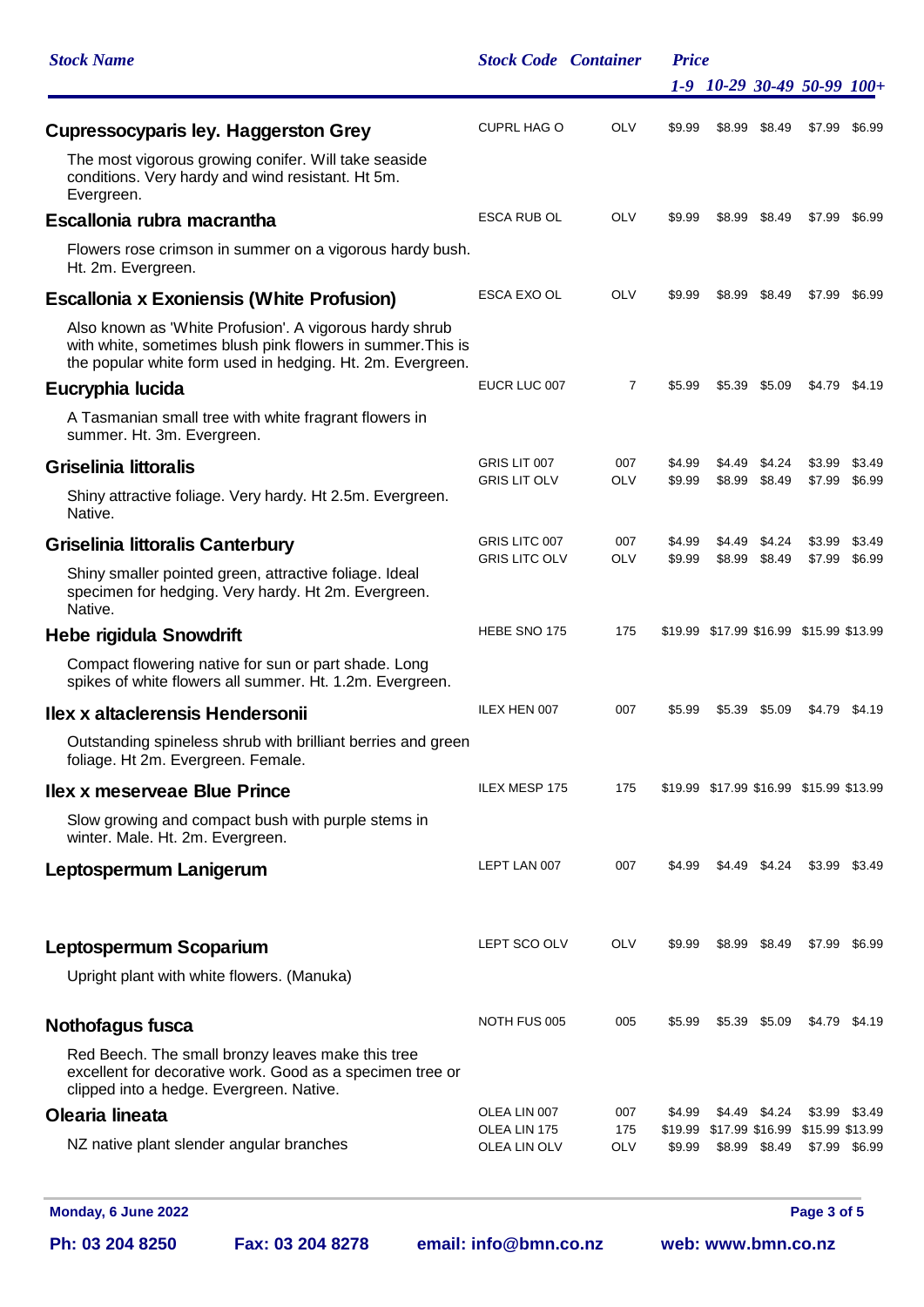| <b>Stock Name</b>                                                                                                                                                                                         | <b>Stock Code Container</b> |                       | <b>Price</b> |  |               |                                                   |               |
|-----------------------------------------------------------------------------------------------------------------------------------------------------------------------------------------------------------|-----------------------------|-----------------------|--------------|--|---------------|---------------------------------------------------|---------------|
|                                                                                                                                                                                                           |                             |                       |              |  |               | $1-9$ $10-29$ $30-49$ $50-99$ $100+$              |               |
| Olearia lineata Dartonii                                                                                                                                                                                  | OLEA LIND 007               | 007                   | \$4.99       |  | \$4.49 \$4.24 | \$3.99                                            | \$3.49        |
| Hardy native bush. Grey foliage. Will stand wind. Ht 2m.<br>Evergreen.                                                                                                                                    |                             |                       |              |  |               |                                                   |               |
| Olearia odorata                                                                                                                                                                                           | OLEA ODO 175                | 175                   |              |  |               | \$19.99 \$17.99 \$16.99 \$15.99 \$13.99           |               |
| Bushy shrub with many erect reddish twigs bearing pale<br>narrow oval leaves that are white underneath inhabiting<br>open areas east of Main Divide. Ht 1.5m                                              |                             |                       |              |  |               |                                                   |               |
| Phormium cookianum                                                                                                                                                                                        | PHOR COO 00<br>PHOR COO 17  | $\overline{7}$<br>175 | \$4.99       |  | \$4.49 \$4.24 | \$3.99<br>\$19.99 \$17.99 \$16.99 \$15.99 \$13.99 | \$3.49        |
| A fine native with attractive green pendant leaves. Hardy.<br>Ht. 1.5m. Evergreen.                                                                                                                        |                             |                       |              |  |               |                                                   |               |
| Phormium tenax                                                                                                                                                                                            | PHOR TEN 007                | 007                   | \$4.99       |  | \$4.49 \$4.24 |                                                   | \$3.99 \$3.49 |
| A fine native with attractive green pendant leaves. Hardy.                                                                                                                                                | PHOR TEN 175<br>PHOR TEN OL | 175<br><b>OLV</b>     | \$9.99       |  | \$8.99 \$8.49 | \$19.99 \$17.99 \$16.99 \$15.99 \$13.99           | \$7.99 \$6.99 |
| Ht. 1m. Evergreen.                                                                                                                                                                                        |                             |                       |              |  |               |                                                   |               |
| Picea abies                                                                                                                                                                                               | PICE ABI 175                | 175                   |              |  |               | \$19.99 \$17.99 \$16.99 \$15.99 \$13.99           |               |
| Tall growing shelter or specimen tree with green needles.<br>Very stately conifer. Ht. 5m. Evergreen. The traditional<br>european xmas tree                                                               | PICE ABI OLV                | <b>OLV</b>            | \$9.99       |  | \$8.99 \$8.49 |                                                   | \$7.99 \$6.99 |
| Pinus sylvestris                                                                                                                                                                                          | PINU SYL 6                  | 6                     |              |  |               | \$39.99 \$35.99 \$33.99 \$31.99 \$27.99           |               |
| A hardy medium tree with grey green needles. HT. 3m.<br>Evergreen.                                                                                                                                        |                             |                       |              |  |               |                                                   |               |
| Pittosporum eugenoides                                                                                                                                                                                    | 1 PITT EUG OL               | 9                     | \$9.99       |  | \$8.99 \$8.49 |                                                   | \$7.99 \$6.99 |
| A native with dark twigs and glossy green oblong leaves.<br>Hardy. Ht 4m. Evergreen.                                                                                                                      |                             |                       |              |  |               |                                                   |               |
| Pittosporum ten Lighten Up                                                                                                                                                                                | PITT LUP 007                | 007                   | \$4.99       |  | \$4.49 \$4.24 | \$3.99                                            | \$3.49        |
| NEW 2020. Delightful, fine, confetti foliaged matapo with<br>gold centred deep green leaves. Developed in Central<br>Otago as one of the hardiest pittosporums. Forms an<br>amazing narrow hedge. Ht 1.5m |                             |                       |              |  |               |                                                   |               |
| Pittosporum tenuifolium                                                                                                                                                                                   | 1 PITT TEN 090              | 9                     | \$9.99       |  | \$8.99 \$8.49 |                                                   | \$7.99 \$6.99 |
| Delightful small tree. Slender shape and pyramidal form.<br>Fragrant flowers. Can be trimmed to any desirable size. Ht<br>3m. Evergreen. Native.                                                          |                             |                       |              |  |               |                                                   |               |
| Plagianthus regius                                                                                                                                                                                        | PLAG REG OL                 | OLV                   | \$9.99       |  | \$8.99 \$8.49 | \$7.99                                            | \$6.99        |
| Deciduous fast growing upright native tree. Small yellow<br>flowers in Spring. Good for shelter. Frost hardy. 8m                                                                                          |                             |                       |              |  |               |                                                   |               |
| Poa cita                                                                                                                                                                                                  | POA CIT OLV                 | OLV                   | \$9.99       |  | \$8.99 \$8.49 |                                                   | \$7.99 \$6.99 |
| Hardy Silver Tussock. Best in a fully exposed location and<br>will stand dry. Excellent for mass foliage and colour effects.<br>Ht. 70cm.                                                                 |                             |                       |              |  |               |                                                   |               |
| Podocarpus cunninghamii Paradisa Cream                                                                                                                                                                    | PODO CUNP 0                 | 007                   | \$4.99       |  | \$4.49 \$4.24 | \$3.99                                            | \$3.49        |
| Cream edged foliage on a compact upright small tree. Ht<br>2m                                                                                                                                             |                             |                       |              |  |               |                                                   |               |